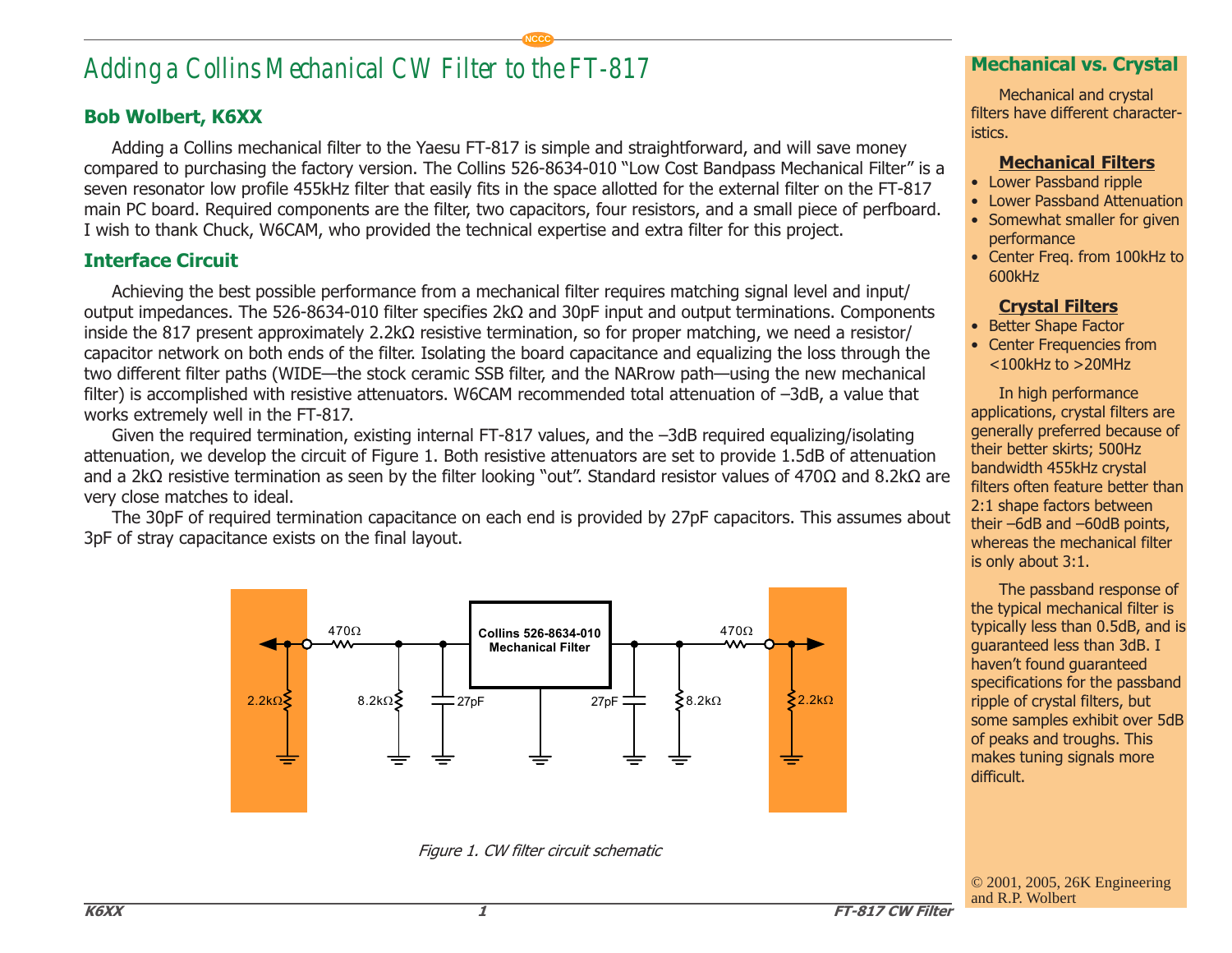### Implementation

Figure 2 shows the board area allocated for the filter. Measurements were made with calipers calibrated in mils; however the measurements don't seem to get any "rounder" when converted to metric units. With the radio's front panel facing you, the top pin on either row is the active input/output. All other pins are grounds.

**NCCC**

The filter is mounted on standard 0.100" pitch perfboard. The filter pin spacing is not 0.100", however, and neither are the interface pins in the FT-817, but with rotating the filter slightly and spreading the pins a bit, the perfboard solution works "good enough". Mount the filter near the center of the perfboard, with the capacitors on the opposite side of the board, directly across the pins. The resistors are mounted on the same side as the filter, and their leads are pulled back through the perfboard again. This assembly is pushed onto the FT-817 interface pins with the mechanical filter inverted. Crimp or solder the leads to the interface pins.

After replacing the top cover, enable the filter by selecting the CW Filter option of Menu System item 38 "OP **FILTER**" (press and hold the "F" key until the menu system appears, turn SEL until menu 38 appears, then turn the main tuning knob until the display reads cw. Exit this menu by holding "F" again, tune to your band of interest, select CW mode, and select the narrow filter (momentarily press "F", turn the SEL knob to the **IPO ATT NAR** menu and press C). Note the narrow filter must be separately enabled for each band and VFO (A/B) by using the operation menu (the momentary "F" menu only). It is simpler than this description makes it sound, really...



Figure 2. FT-817 main board layout showing reserved area and pin spacing for the accessory filter.

#### Mechanical vs. Crystal, cont.

Mechanical filters are supposedly more rugged than crystal filters, and are specified to sustain 100 G shocks. I have no comparable crystal filter data, however.

On on-the-air tests between the Collins 526- 8634-010 and a Yaesu 250Hz bandwidth filter clearly demonstrated these characteristics in the FT-817. The mechanical filter had poorer strong signal selectivity but a "cleaner" in-passband tone. Overall, my preference is for the crystal filter. Unfortunately, it is too large for the 817; testing was performed with the top cover removed.

© 2001, 2005, 26K Engineering and R.P. Wolbert